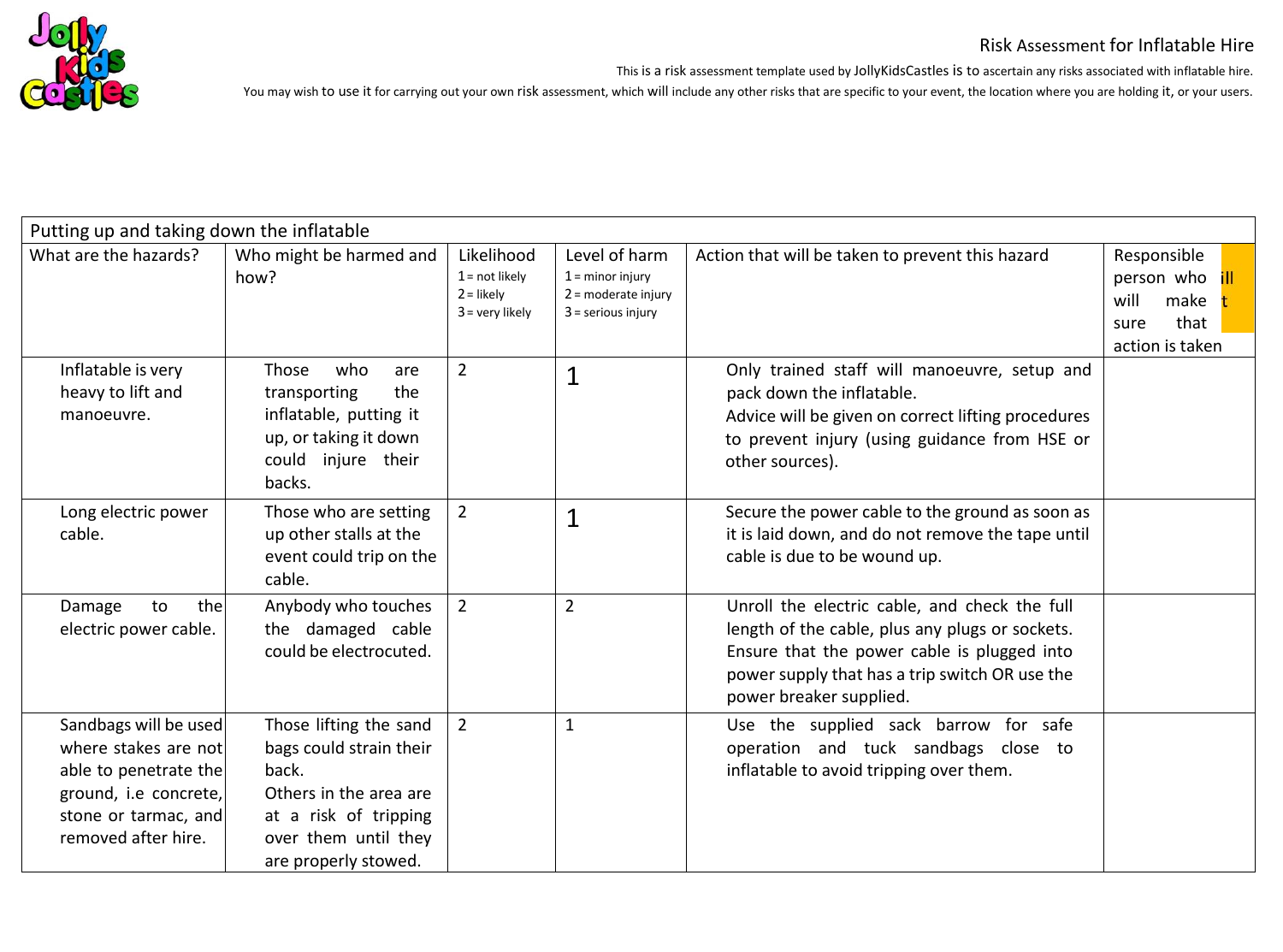This is a risk assessment template used by JollyKidsCastles is to ascertain any risks associated with inflatable hire.

| Heavy duty stakes to<br>be driven in using   | Those banging in the<br>stakes could hit their                                                             |  | Hold the stakes halfway down when banging them<br>in.                                                                                                            |  |
|----------------------------------------------|------------------------------------------------------------------------------------------------------------|--|------------------------------------------------------------------------------------------------------------------------------------------------------------------|--|
| mallet, and removed<br>at the end of the     | hands.<br>Others in the area                                                                               |  | Knock the stakes sideways using the mallet<br>before trying to pull them out.                                                                                    |  |
| day.                                         | could be hit with the<br>mallet.                                                                           |  | Make sure the area is clear of other people.                                                                                                                     |  |
| The inflatable is wet<br>when it's put away. | rolling the<br>Those<br>inflatable up could be<br>injured as it will be<br>slippery and heavier if<br>wet. |  | If possible, the inflatable will be dried out before<br>it is packed away.<br>Only trained staff will pack away the inflatable as<br>per manufacture guidelines. |  |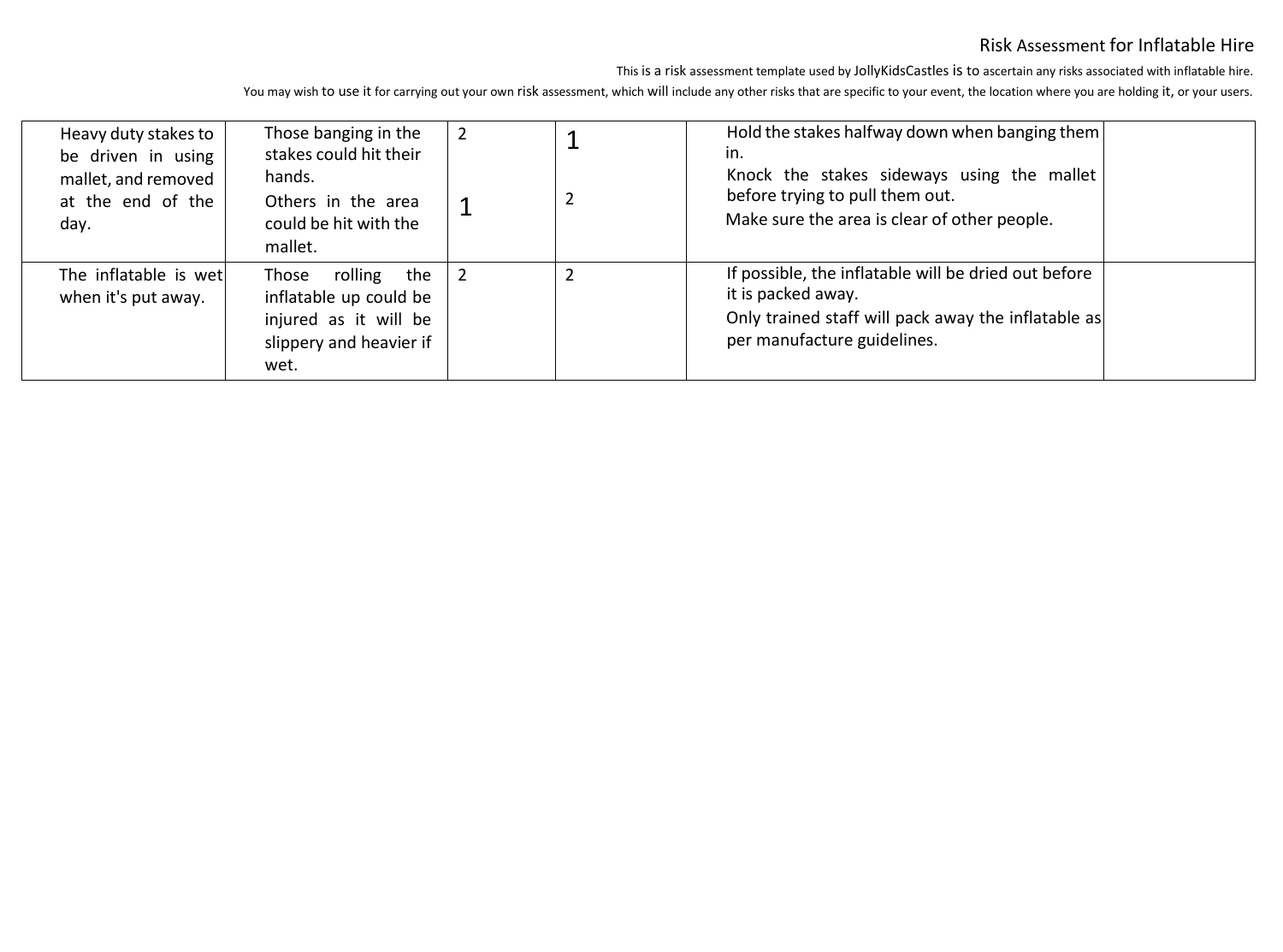This is a risk assessment template used by JollyKidsCastles is to ascertain any risks associated with inflatable hire.

| Using the inflatable(s): the inflatable(s) must be supervised by an appropriate number of responsible adults at all times |                                                                                                                                                                                                       |                                                                     |                                                                                      |                                                                                                                                                                                                                                                   |                                                                              |  |  |
|---------------------------------------------------------------------------------------------------------------------------|-------------------------------------------------------------------------------------------------------------------------------------------------------------------------------------------------------|---------------------------------------------------------------------|--------------------------------------------------------------------------------------|---------------------------------------------------------------------------------------------------------------------------------------------------------------------------------------------------------------------------------------------------|------------------------------------------------------------------------------|--|--|
| What are the hazards?                                                                                                     | Who might be harmed and<br>how?                                                                                                                                                                       | Likelihood<br>$1 = not likely$<br>$2 =$ likely<br>$3 =$ very likely | Level of harm<br>$1 =$ minor injury $2 =$<br>moderate injury<br>$3$ = serious injury | Action that will be taken to prevent this hazard                                                                                                                                                                                                  | Responsible<br>person who<br>will<br>make<br>that<br>sure<br>action is taken |  |  |
| Adults or older users<br>the<br>jumping<br>on<br>inflatable.                                                              | Adults and older users<br>could jump over the<br>sides of the inflatable.<br>The seams of the<br>castle<br>could<br>split<br>causing it to deflate<br>very quickly and injure<br>those who are on it. | $\overline{2}$                                                      | 3                                                                                    | The height restriction (varies dependent on the<br>inflatable in use), and age restriction of 14 years<br>(unless an adult grade inflatable), will be strictly<br>enforced by those running the inflatable.                                       |                                                                              |  |  |
| Larger users<br>colliding with<br>smaller<br>users.                                                                       | Smaller users could be<br>injured                                                                                                                                                                     | $\overline{2}$                                                      | $\overline{3}$                                                                       | Users will be grouped by age / size, and limited<br>to an appropriate group size per session.                                                                                                                                                     |                                                                              |  |  |
| Users jumping off or<br>falling off the front<br>of the inflatable.                                                       | could<br><b>Users</b><br>be<br>seriously injured                                                                                                                                                      | $\mathbf{1}$                                                        | 3                                                                                    | Crash mats will be put down in front of the<br>Inflatable.<br>At least one adult supervisor will be at the front<br>of the inflatable at all times. They will ask users<br>to move back if they come too close to the front<br>of the inflatable. |                                                                              |  |  |
| Users colliding with<br>each other whilst on<br>the inflatable.                                                           | Users could be injured.                                                                                                                                                                               | 3                                                                   | $\mathbf{1}$                                                                         | Those supervising the inflatable will ensure that<br>users do not bump into each other or become<br>overly boisterous.                                                                                                                            |                                                                              |  |  |
| Sharp objects that<br>could puncture the<br>inflatable.                                                                   | Users on the inflatable<br>could be injured by<br>sharp objects on the<br>inflatable or if the<br>inflatable suffers a<br>puncture and deflates.                                                      | $\mathbf{1}$                                                        | 3                                                                                    | The Inflatable will not be set up on concrete or<br>gravel and will be checked thoroughly before it<br>is used.<br>Users will be asked to remove their shoes and<br>any other sharp objects before they go on the<br>inflatable.                  |                                                                              |  |  |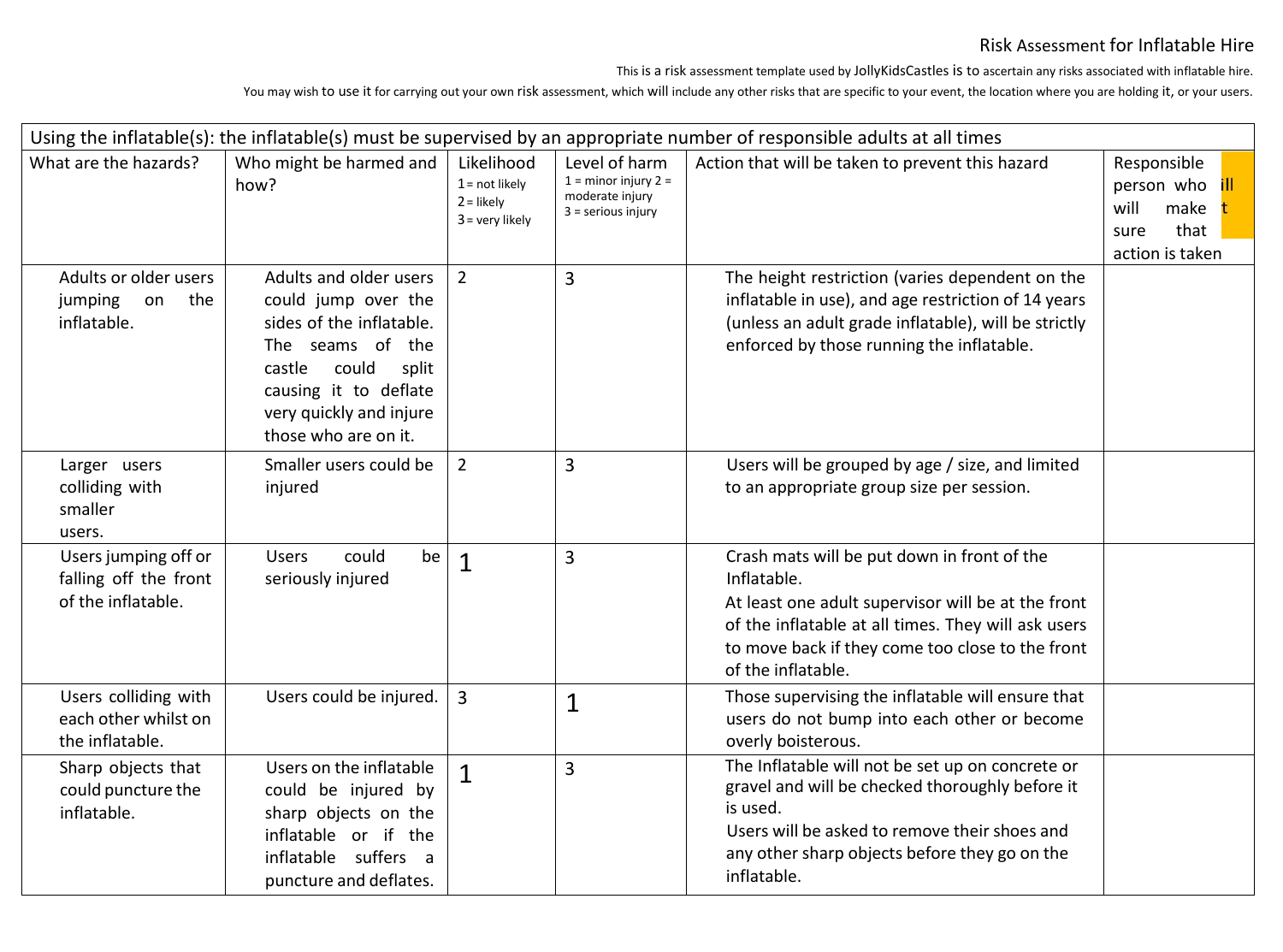

This is a risk assessment template used by JollyKidsCastles is to ascertain any risks associated with inflatable hire.

| Anchor points<br>becoming | The inflatable could<br>move or tip, causing                 |  | The inflatable will not be put up if the wind<br>exceeds 24mph.  |
|---------------------------|--------------------------------------------------------------|--|------------------------------------------------------------------|
| untethered.               | injury to the users on<br>it, or anyone standing<br>near it. |  | The inflatable will be tethered securely to the<br>anchor points |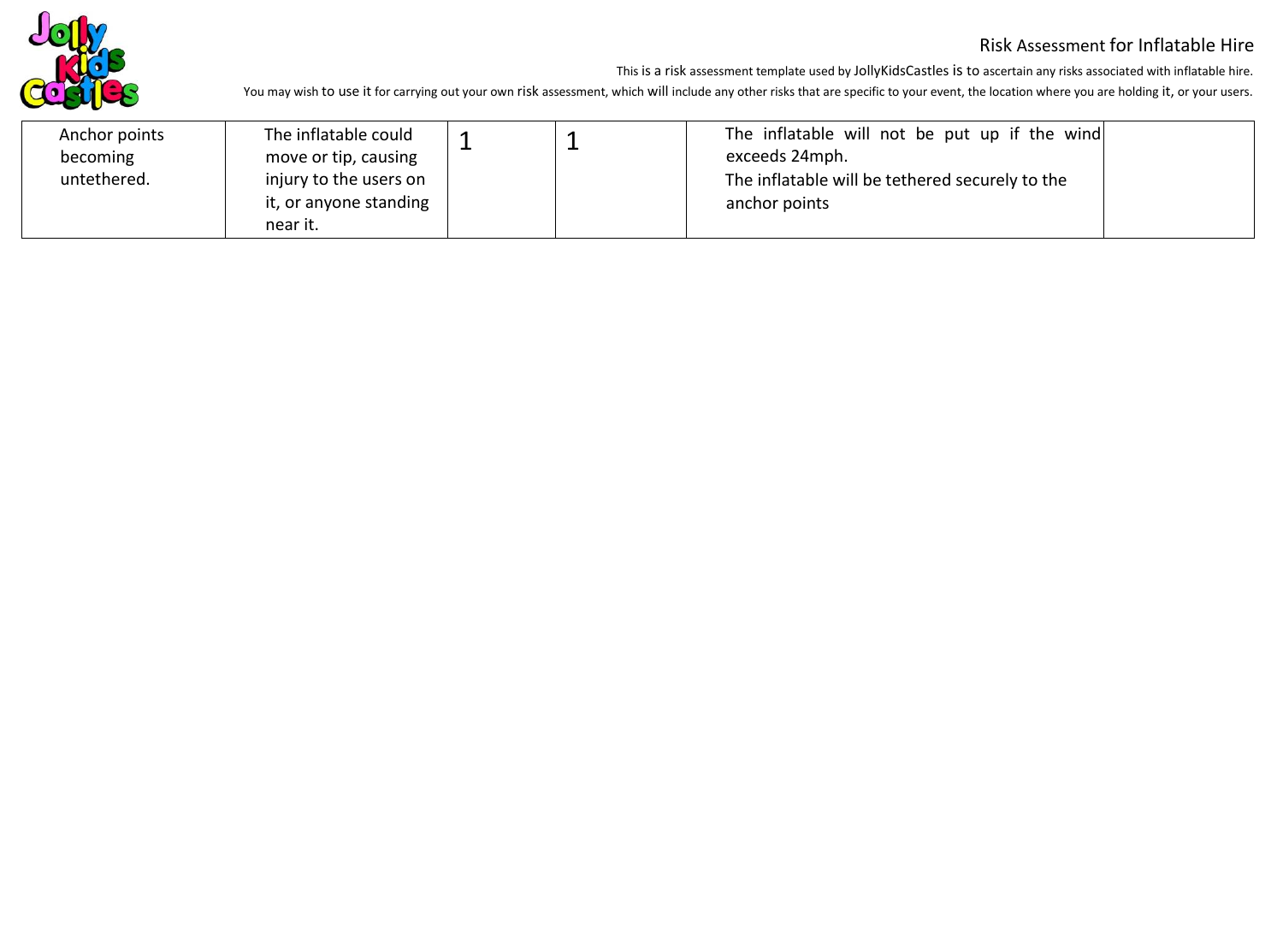

This is a risk assessment template used by JollyKidsCastles is to ascertain any risks associated with inflatable hire. You may wish to use it for carrying out your own risk assessment, which will include any other risks that are specific to your event, the location where you are holding it, or your users.

| Anchor points and<br>other<br>equipment<br>around the outside<br>of the inflatable (e.g.<br>inflation fan).                                                                         | People could trip over<br>any of these items and<br>injure themselves.                                                                                                                                                   | $\mathbf 1$<br>$\mathbf 1$       | Those setting up the Inflatable will mark off the<br>inflation fan area with fencing, hazard tape or<br>cones.                                                      |
|-------------------------------------------------------------------------------------------------------------------------------------------------------------------------------------|--------------------------------------------------------------------------------------------------------------------------------------------------------------------------------------------------------------------------|----------------------------------|---------------------------------------------------------------------------------------------------------------------------------------------------------------------|
| Inflation fan on<br>ground near the<br>Inflatable                                                                                                                                   | People could trip over<br>the inflation fan and<br>injure themselves, or<br>cut off the power and<br>cause the deflation.                                                                                                | $\overline{3}$<br>$\mathbf{1}$   | Those setting up the inflatable will mark off the<br>blower area with fencing, hazard tape or cones.                                                                |
| Inflatable gets wet.                                                                                                                                                                | Users might slip and $ $<br>injure themselves.                                                                                                                                                                           | $\overline{2}$<br>$\overline{2}$ | The inflatable will not be used if it rains, and will<br>be dried completely before being used.<br>Food and drink will not be allowed on or near<br>the inflatable. |
| Using a petrol/diesel<br>(the<br>generator<br>inflatable<br>is<br>electrically powered<br>as standard however<br>if generator can be<br>used if mains electric<br>is not available. | If other appliances are<br>run from the generator<br>there could be a<br>reduction in power to<br>the inflatable which<br>could cause it to<br>deflate.<br>The generator could<br>catch fire, injuring<br>those near it. | $\overline{3}$<br>$\overline{2}$ | No other appliances will be plugged into the<br>generator.<br>A fire extinguisher will be kept near the petrol<br>generator.                                        |